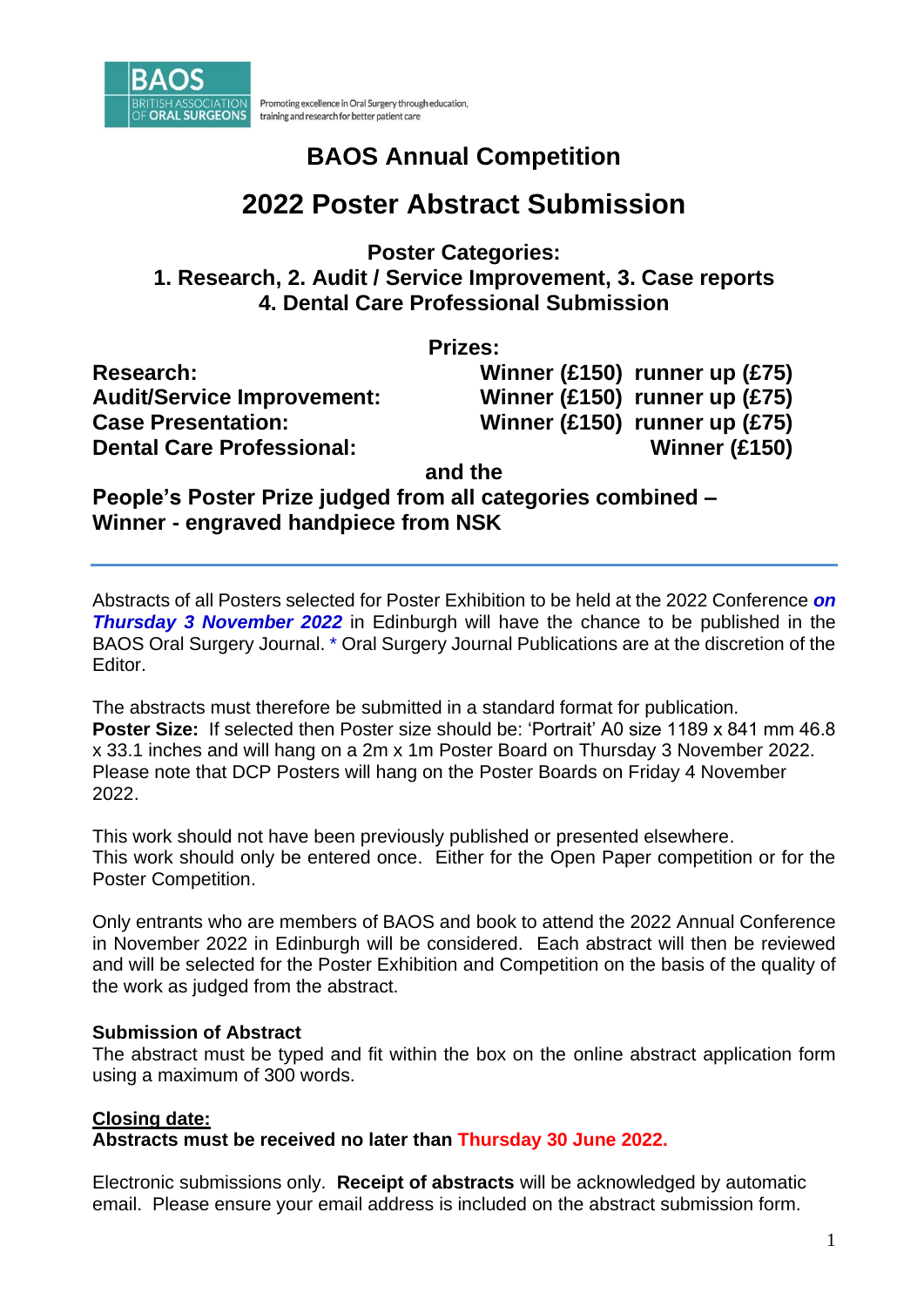

# **2022 Research Poster Abstract Submission**

### **Guidance Information**

### **\*\* Please read this information before submitting your abstract \*\***

#### **Content of the Abstract**

The abstract must contain

- a. The title of the presentation; maximum 10 words or less
- b. The name of the presenter and co-author(s)
- c. The institution of the authors.

The abstract must also contain a brief statement of:

- d. The objectives of the investigation,
- e. Experimental methods used,
- f. Essential results, including data and, where appropriate, statistics,
- g. Conclusion

To achieve a more consistent style, the words: **"Objectives:", "Methods:", "Results:", and "Conclusion:"** each immediately followed by a colon as shown, *must* appear in the body of your abstract.

### **DOs and DON'Ts**

- DON'T include illustrations or photos, although tables, charts and columns may be used.
- DON'T submit abstracts reporting studies with unidentified drugs or materials. They will not be accepted.
- DO mention the name of a commercial product if used in the research but only once.
- DO disclose external funding (required) by listing the name of supporting agency and grant number in the body of the text.
- DO make sure the abstract is typed within the abstract box otherwise it will not be accepted
- DO limit the number of words in the abstract to 300 or less. Larger abstracts will not be accepted. Titles are limited to 10 words or less.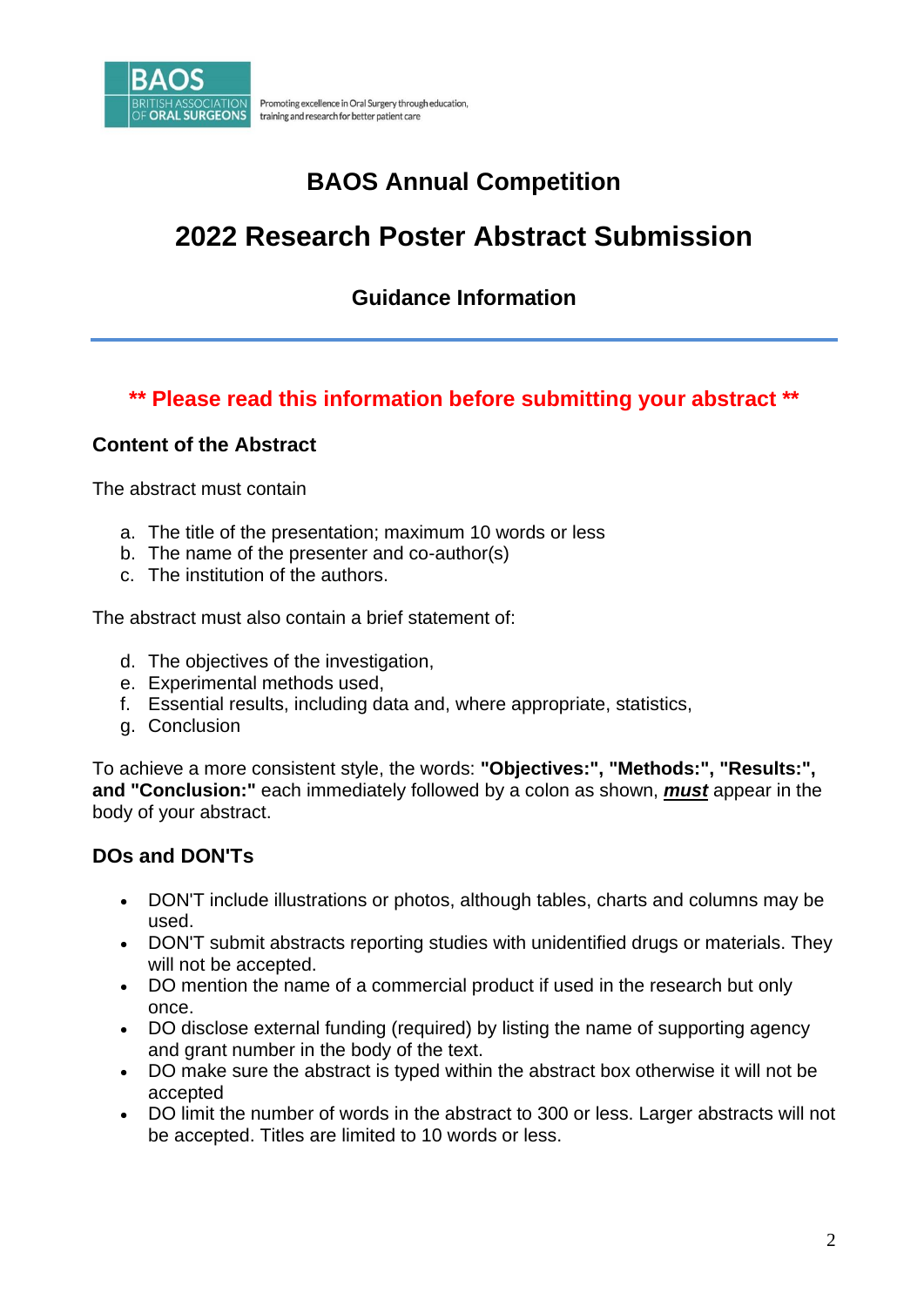# **2022 Audit/Service Improvement Poster Abstract Submission**

### **Guidance Information**

### **\*\* Please read this information before submitting your abstract \*\***

#### **Content of the Abstract**

The abstract must contain

- a. The title of the presentation; maximum 10 words or less
- b. The name of the presenter and co-author(s)
- c. The institution of the authors.

The abstract must also contain a brief statement of:

- d. The aims of the project,
- e. The methods used,
- f. Essential outcomes, including data and, where appropriate, statistics,
- g. Conclusion

To achieve a more consistent style, the words: **"Objectives:", "Methods:", "Outcomes:", and "Conclusion:"** each immediately followed by a colon as shown, *must* appear in the body of your abstract.

### **DOs and DON'Ts**

- DON'T include illustrations or photos, although tables, charts and columns may be used.
- DON'T submit abstracts reporting studies with unidentified drugs or materials. They will not be accepted.
- DO mention the name of a commercial product if used in the research but only once.
- DO disclose external funding (required) by listing the name of supporting agency and grant number in the body of the text.
- DO make sure the abstract is typed within the abstract box otherwise it will not be accepted
- DO limit the number of words in the abstract to 300 or less. Larger abstracts will not be accepted. Titles are limited to 10 words or less.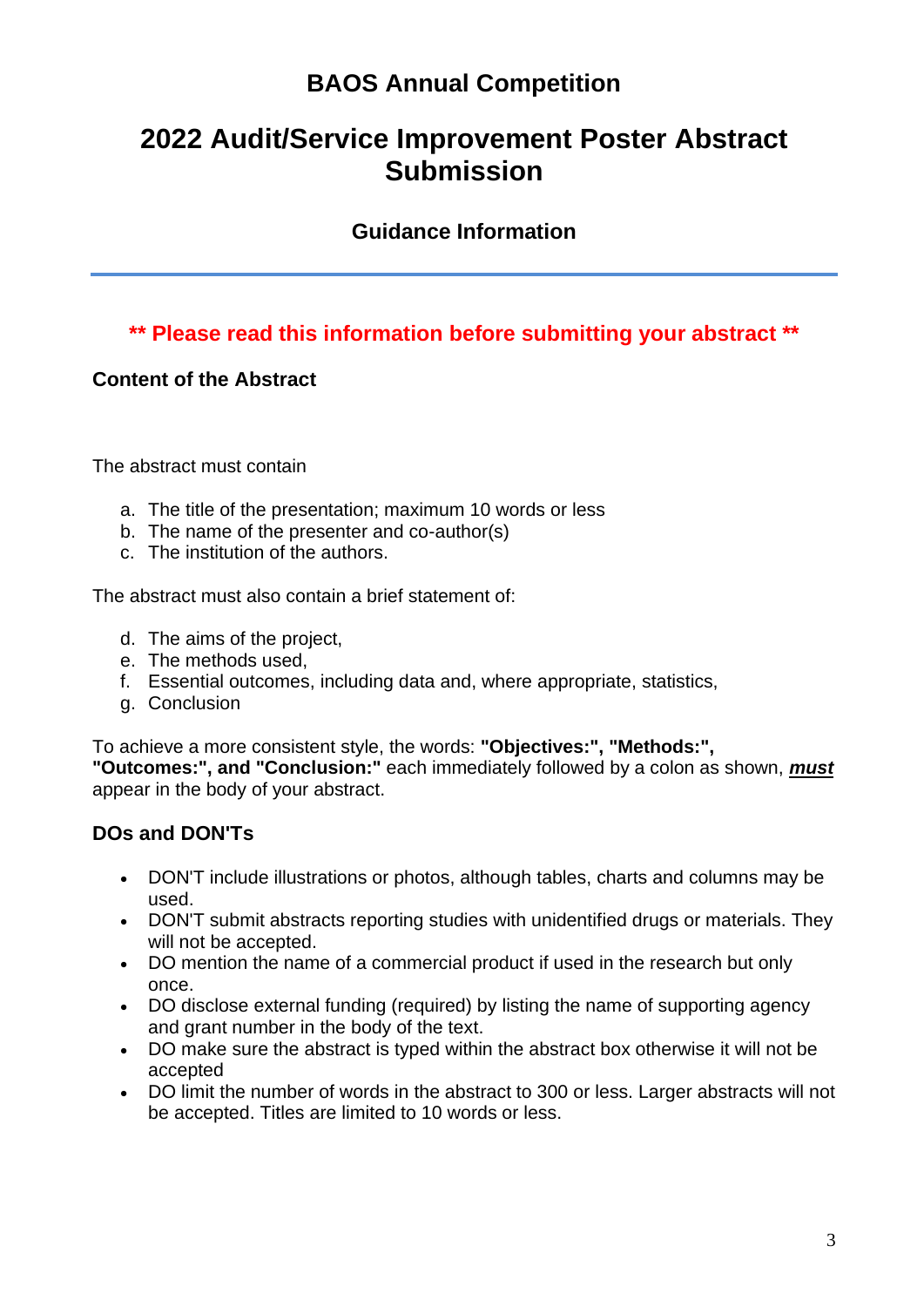# **2022 Case Presentation Poster Abstract Submission**

### **Guidance Information**

### **\*\* Please read this information before submitting your abstract \*\***

#### **Content of the Abstract**

The abstract must contain

- a. The title of the presentation; maximum 10 words or less
- b. The name of the presenter and co-author(s)
- c. The institution of the authors.

The abstract must also contain a brief statement of:

- d. The background to the report
- e. Patient information
- f. Management and outcome,
- g. Key learning points

To achieve a more consistent style, the words: **"Background:", "Patient Information:", "Management and Outcome:", and "Key learning points:"** each immediately followed by a colon as shown, *must* appear in the body of your abstract.

### **DOs and DON'Ts**

- DON'T include illustrations or photos, although tables, charts and columns may be used.
- DON'T submit abstracts reporting studies with unidentified drugs or materials. They will not be accepted.
- DO mention the name of a commercial product if used in the research but only once.
- DO disclose external funding (required) by listing the name of supporting agency and grant number in the body of the text.
- DO make sure the abstract is typed within the abstract box otherwise it will not be accepted
- DO limit the number of words in the abstract to 300 or less. Larger abstracts will not be accepted. Titles are limited to 10 words or less.